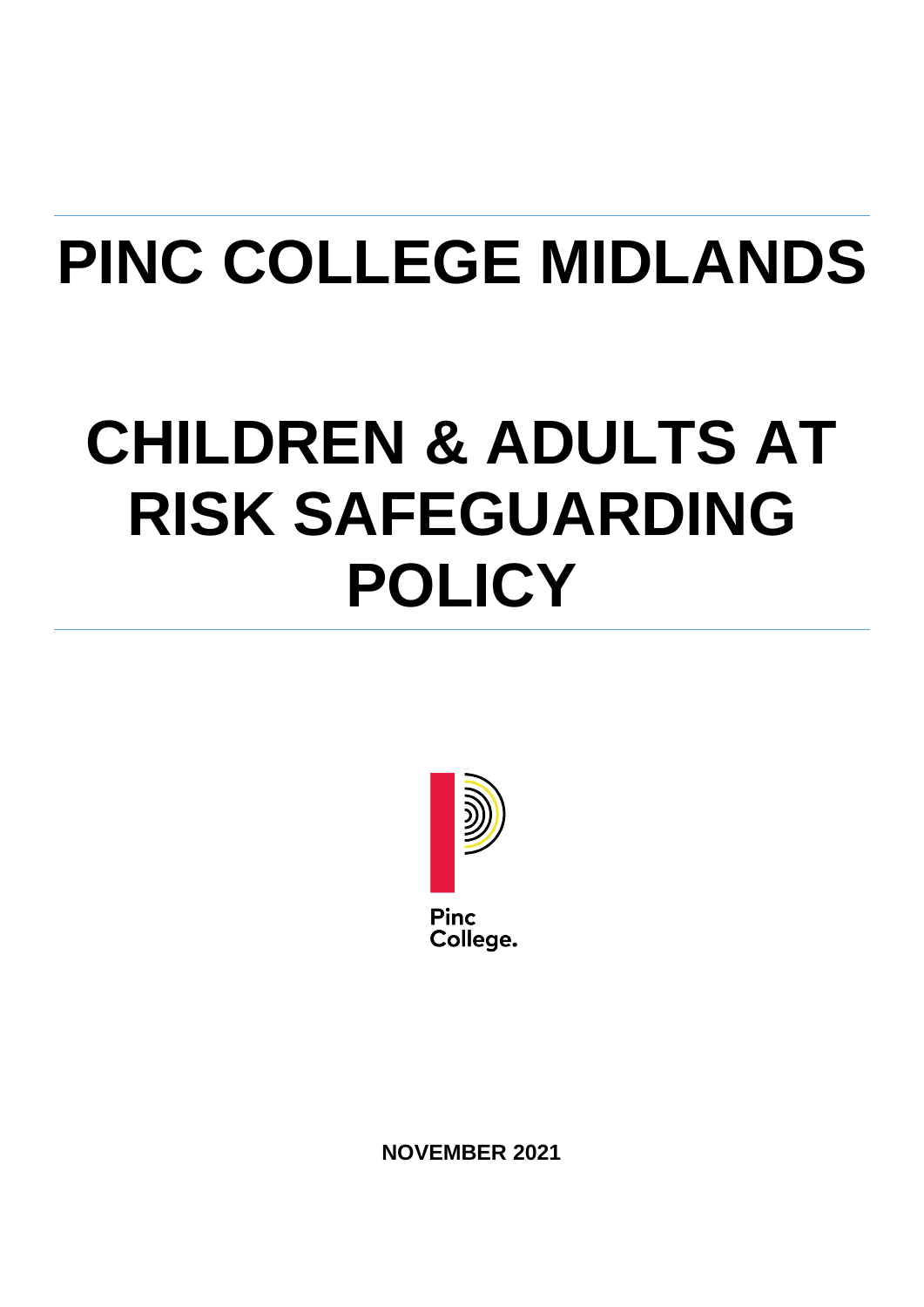

## **CONTENTS**

**Purpose**

**Scope**

**Our Values**

**Principles**

**Equality Statement**

**Risk Assessment**

**Outcomes**

**The Care Act 2014**

**Statutory Framework**

**Vulnerable Student**

**Definitions**

**Prevent Duty**

**Specific Safeguarding Issues**

**Self-Harm**

**On-Line Safety**

**Distance Learning and Acceptable Contact on Social Media**

**Pastoral Care**

**Roles and Responsibilities**

**Procedure**

**Allegations Against Team Members**

**Notifying DBS If The Abuse Relates To A Member Of Staff**

**Confidentiality**

**Safeguarding Recording**

**Partnership and Information Sharing**

November 2021 1 V2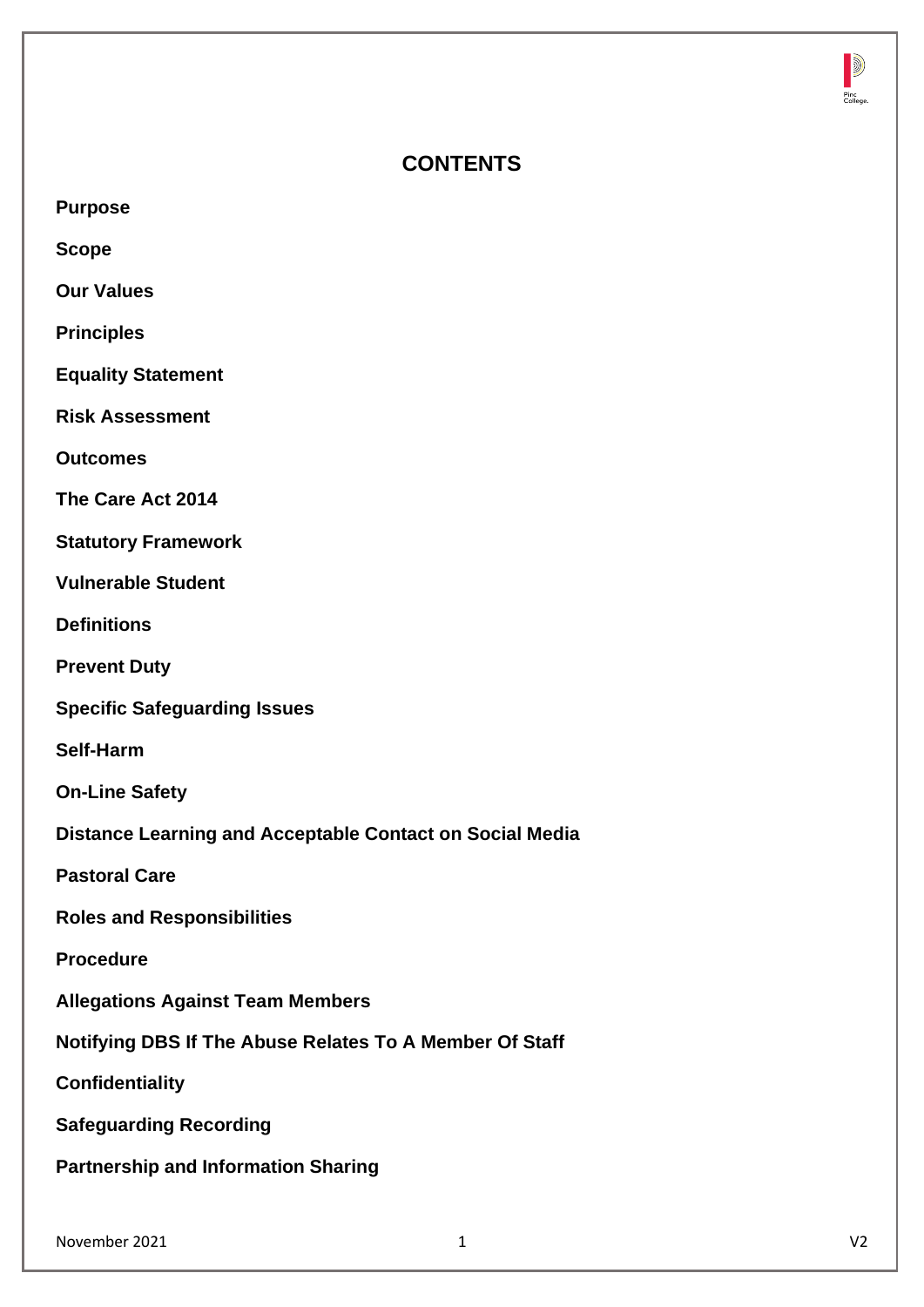

## **PURPOSE**

This policy provides guidance and instructions to all members of the College team, governors, sub-contractors, and contractors to ensure the commitment of Pinc College Midlands (The College) to safeguarding and promoting the welfare of young people and vulnerable adults. If any form of abuse is suspected or if a person is identified as being vulnerable to being drawn into terrorism-related activity, appropriate action will be taken. The College requires all team members to share this commitment.

The College has several campuses that provide appropriate, challenging, and meaningful study programmes, to increase employability skills. This policy relates to safeguarding across all aspects of the work of the College and its campuses

Any reference to the College 'team' in this policy means all staff, governors, volunteers, visitors, and contractors to the organisation with direct contact with students, regardless of position, role or responsibilities. This policy is mandatory for all the afore stated.

#### **SCOPE**

This policy deals with the protection of young people and all adults at risk. Throughout this policy reference is made to young people. This means all students aged 16-25 enrolled at the College.

A child is someone under the age of 18. An adult at risk is someone over the age of 18 and a person who may be in need of community care services by reason of mental or other disability, age or illness; and who is or may be unable to take care of themselves, or unable to protect themselves against harm or exploitation.

Students under the age of 18 attending the college are recognised as children, in line with Safeguarding children legislation. Students over the age of 18 are recognised as adults, in line with Safeguarding adults' legislation

#### **OUR VALUES**

To be Respectful, Responsible, Safe and Kind, are at the core of our values. They are reflective of expected behaviours and set the foundation upon which the College builds its culture.

#### **PRINCIPLES**

The College recognises that safeguarding and promoting the welfare of children and adults at risk is everyone's responsibility, and that the best interests of the student must be paramount. We believe that not only do we have a statutory duty to ensure that we safeguard and promote the welfare of young people and adults at risk of harm in our care, but also a moral duty. We adopt a student-centred approach which operates in the best interests of each student. The policy and procedures focus on how we recruit and train our team, support our students, make referrals and deal effectively with allegations against any member of the College team. It incorporates a wide range of risks we need to safeguard against, including those related to the prevention of violent extremism.

To achieve this, the policy and procedure is reviewed annually to:

- Raise awareness of issues relating to the welfare of young people and adults at risk and the promotion of a safe environment for them to learn within the College
- Aid the identification of young people and adults at risk of significant harm, providing procedures for reporting concerns

November 2021 2 V2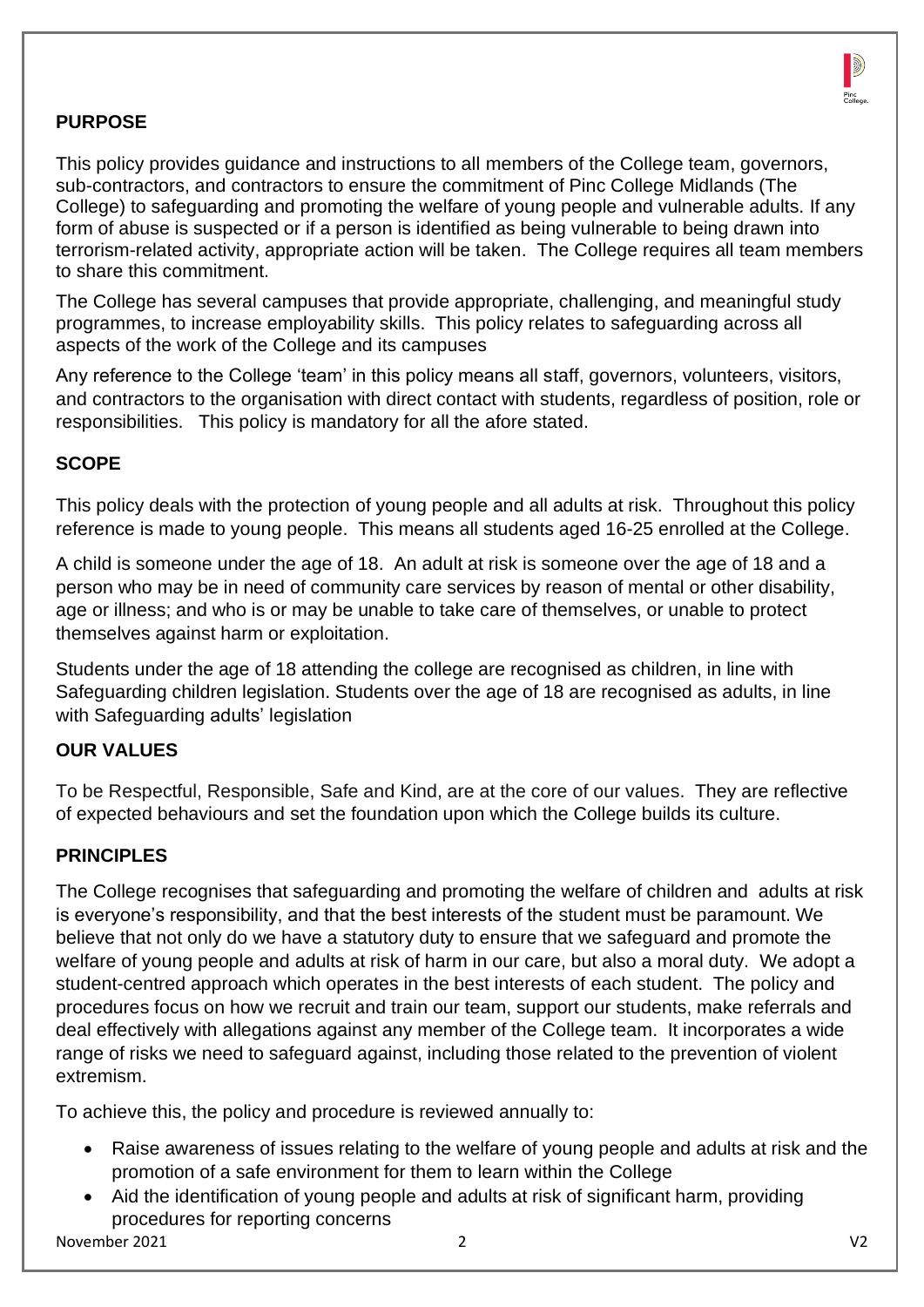

- Establish procedures for reporting and dealing with allegations of abuse against members of the College team
- Respond to the safe recruitment to the team.

All of the College team will receive appropriate training in order to familiarise them with the College's Safeguarding Policy and Procedure, relevant statutory guidance, the safeguarding issues, and their responsibilities therein.

All team members undertake mandatory safeguarding and Prevent training (to include Keeping Children Safe in Education 2021) as part of their induction process and continual professional development (CPD) on an annual basis.

## **EQUALITY STATEMENT**

The College will make sure that all students have the same protection regardless of age, disability, gender, racial heritage, religious belief, sexual orientation, or identity. The College is committed to anti-discriminatory practice and recognises the additional needs of young adults from minority ethnic groups and those with learning disabilities and/or difficulties and the barriers they may face, especially around communication.

#### **RISK ASSESSMENT**

Should this policy and associated procedure be ignored or disregarded, the possible outcomes are:

- For children and adults at risk of abuse or neglect they may be placed at further risk of harm and neglect
- For may be subject to inquiry, investigation internally or externally for failing to take appropriate steps, internally may then be subject to a disciplinary process.
- For the Alerting Managers, the Campus Lead and Board of Governors possible inquiry and report from regulators or recommendation from local authorities to regulators.
- For the College possible risk of public scrutiny and ultimately risk of prosecution and/or additional inspections from regulators and ultimately deregistration.

All of the above can lead to negative media attention and damage to the reputation of the College.

#### **OUTCOMES**

Because of this policy and its procedures being followed:

- Students at risk will be better protected from the impact of abuse or neglect
- all persons detailed in the 'scope' (above) will take the necessary steps to safeguard and protect the rights of adults with students at the College
- statutory agencies will be contacted where appropriate.

#### **THE CARE ACT 2014**

The Care Act 2014 places specific safeguarding duties with regard to an adult who has need for care and support and is experiencing or at risk of abuse or neglect. Because of those needs the adult is unable to protect themselves from either the risk, or the experience, of abuse or neglect.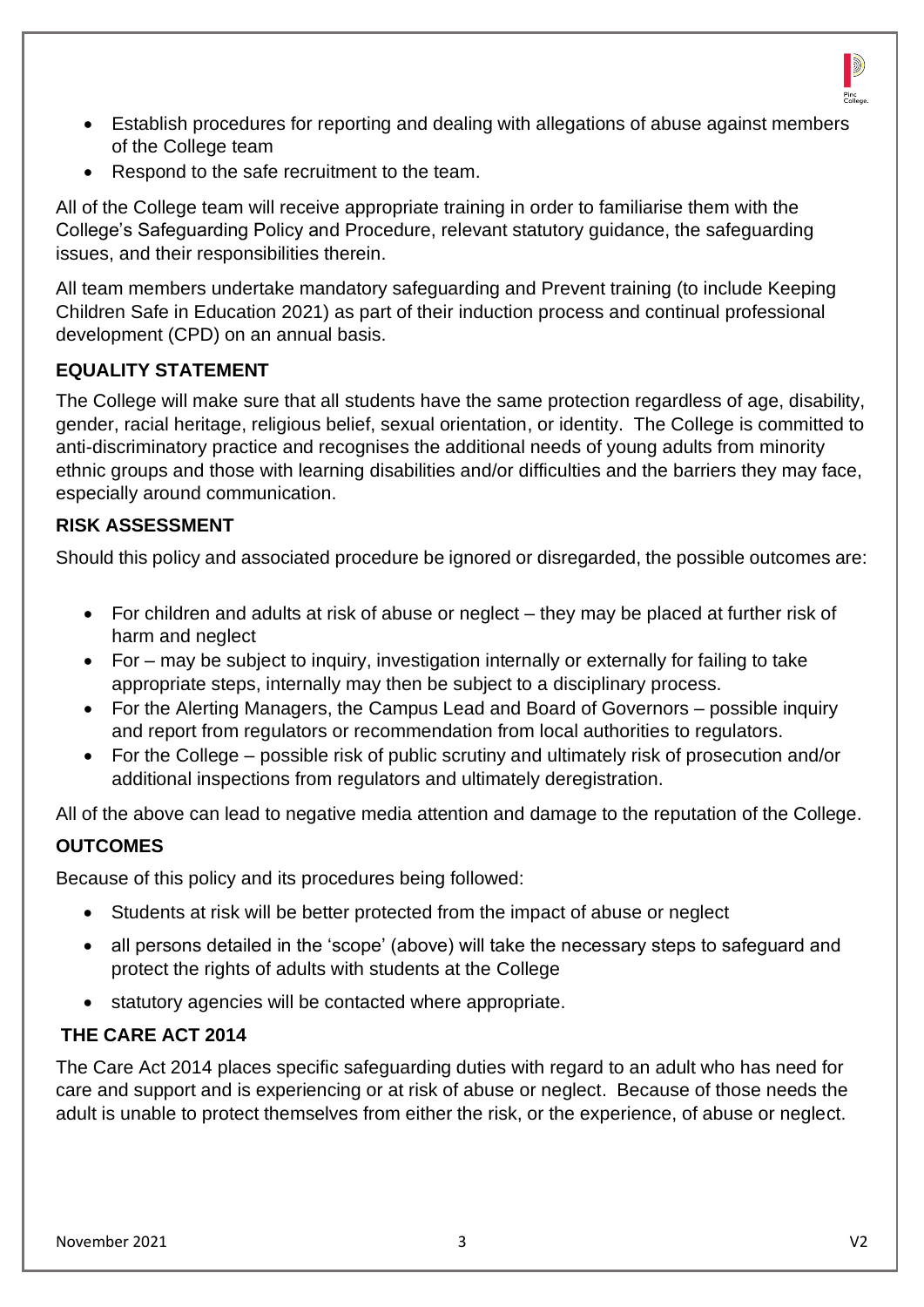

## **STATUTORY FRAMEWORK**

The College aims to meet all relevant legislative requirements and good practice in safeguarding. There are a number of statutory regulations which place a responsibility on the College to protect children and adults at risk.

This statutory framework includes:

- Keeping Children Safe in Education 2021, Working Together to Safeguarding Children 2018, the Safeguarding Vulnerable Groups Act 2006, The Protections of Freedom Act 2012 and the Prevent Duty Guidance are the key documents upon which this policy is based
- Prevent Duty Guidance for Further Education Institutions in England and Wales July 2015
- The Children Act 2004, which is fundamental to professionals working with children and young people in the UK
- The Protection of Children Act 1999 requires employers to carry out Criminal Record Checks before employees are allowed to come into contact with children
- The Education Act 2002 requires that governing bodies of FE providers have a statutory duty to make arrangements to safeguard and promote the welfare of children and young people
- The Sexual Offences Act 2003 makes it is an offence for a person over 18 (e.g. a lecturer/teacher or other member of the College team ) to have a sexual relationship with a child under 18 where that person is in a position of trust in respect of that child, even if the relationship is consensual. This applies where the child is in full-time education and the person works in the same establishment as the child, even if s/he does not teach
- The Safeguarding Vulnerable Groups Act 2006 which sets out the type of activity in relation to children and adults at risk for which employers and individuals will be subject
- The Protection of Freedoms Act 2012 which changed the definition of Regulated Activity including who is eligible for a barred list check
- The Equality Act 2015
- The Mental Capacity Act 2005
- SEN Code of Practice 2015

#### **VULNERABLE STUDENT**

A vulnerable student may be identified as a person who:

- Is a Looked After Child
- Is a care leaver
- Is a young carer
- Has learning difficulties or disabilities
- Has mental health difficulties (e.g. dementia, personality and eating disorders)
- Has general welfare concerns
- Has a physical or sensory disability
- Has been involved in substance or alcohol misuse
- Has suffered from domestic violence
- Has social or emotional developmental needs
- Has a criminal conviction
- Has a language barrier.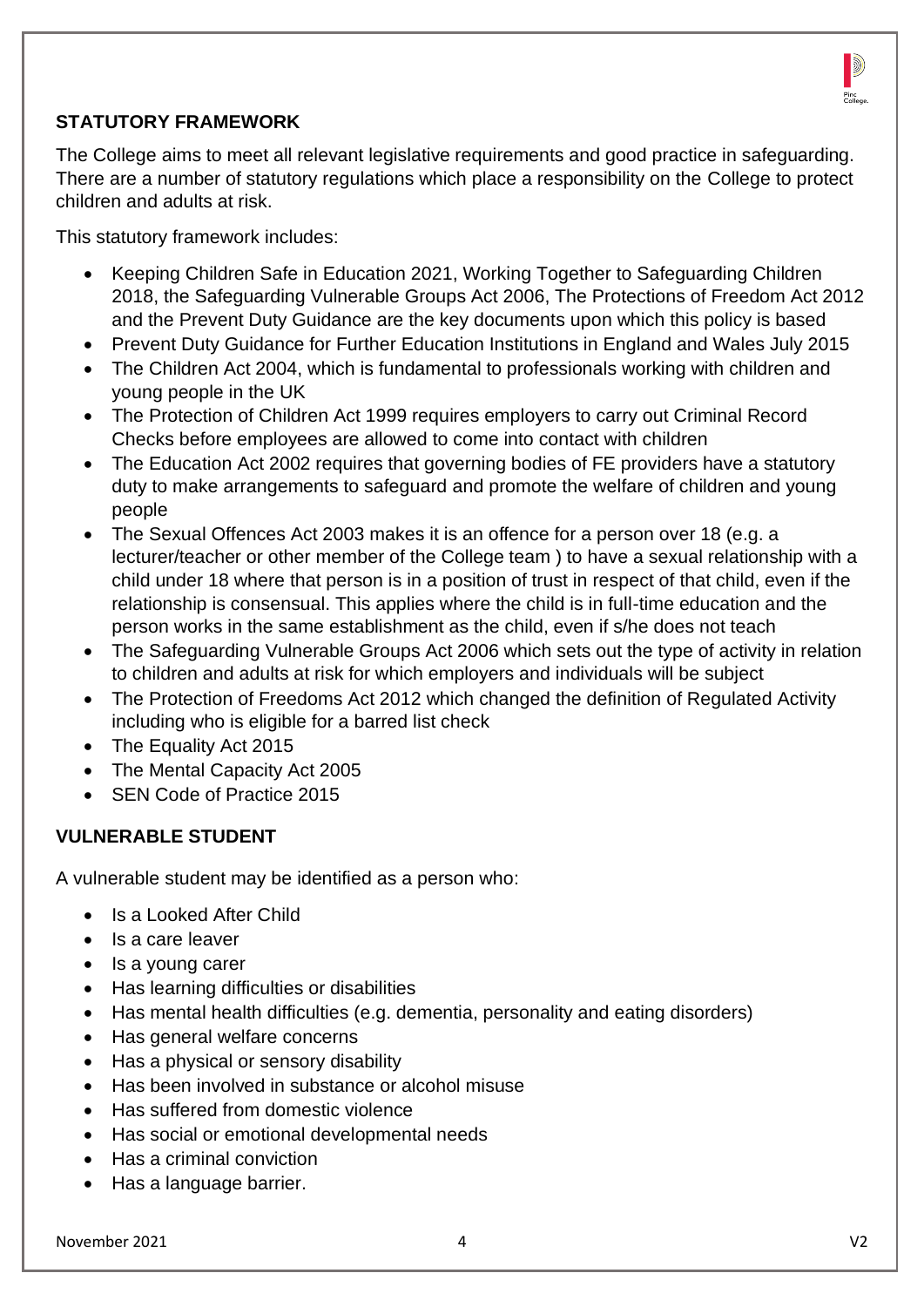

All students attending the College are classed as vulnerable students. Most students aged 16-18 and all students over the age of 19 have an EHC Plan which sets out their education, health, and care needs.

#### **DEFINITIONS**

#### *Safeguarding*

The term 'safeguarding young people and adults at risk' covers both reactive adult/child protection and a preventative approach to keeping young people and adults at risk safe.

Safeguarding and promoting the welfare of children is defined as: protecting them from maltreatment; preventing impairment of children's health or development; ensuring that children grow up in circumstances consistent with the provision of safe and effective care; and taking action to enable all children to have the best outcomes.

Safeguarding Adults at risk of abuse or neglect**:** means protecting an adult's right to live in safety, free from abuse or neglect, while at the same time making sure that the adult's wellbeing is promoted including, where appropriate, having regard to their views, wishes, feelings and beliefs in deciding on any action.

#### *Abuse*

Abuse is the misuse of power, trust, respect, control and/or authority; it is a violation of a person's human and civil rights by any other person or persons.

#### *Physical Abuse*

This may involve hitting, shaking, throwing, poisoning, burning, scalding, misuse of medication, inappropriate use of restraint, drowning or suffocating. It may be done deliberately or recklessly, or be the result of a deliberate failure to prevent injury occurring. Physical harm may also be caused when a parent or carer fabricates the symptoms of, or deliberately induces, illness in a child.

A child or adult at risk going missing from education is a potential indicator of abuse or neglect. Staff should follow the procedures for dealing with children and adults at risk that go missing from education, particularly on repeat occasions, to help identify the risk of abuse and neglect, including sexual exploitation, and to help prevent the risks of their going missing in future.

#### *Neglect*

Neglect is the persistent or severe failure to meet a child, or adult at risk's physical and/or psychological needs which can result in serious impairment of the health or development of the individual. It may also include neglect of, or unresponsiveness to, a child or adult at risk's basic emotional needs

#### *Self-Neglect*

- a condition affecting behaviour, where the individual refuses to attend to their personal care and hygiene, their environment or even refusal of care services offered to them.

#### *Sexual Abuse and Exploitation*

Sexual abuse involves a child, or adult at risk being forced or coerced into participating in or watching sexual activity. It is not necessary for the childor adult at risk to be aware that the activity

November 2021 5 V2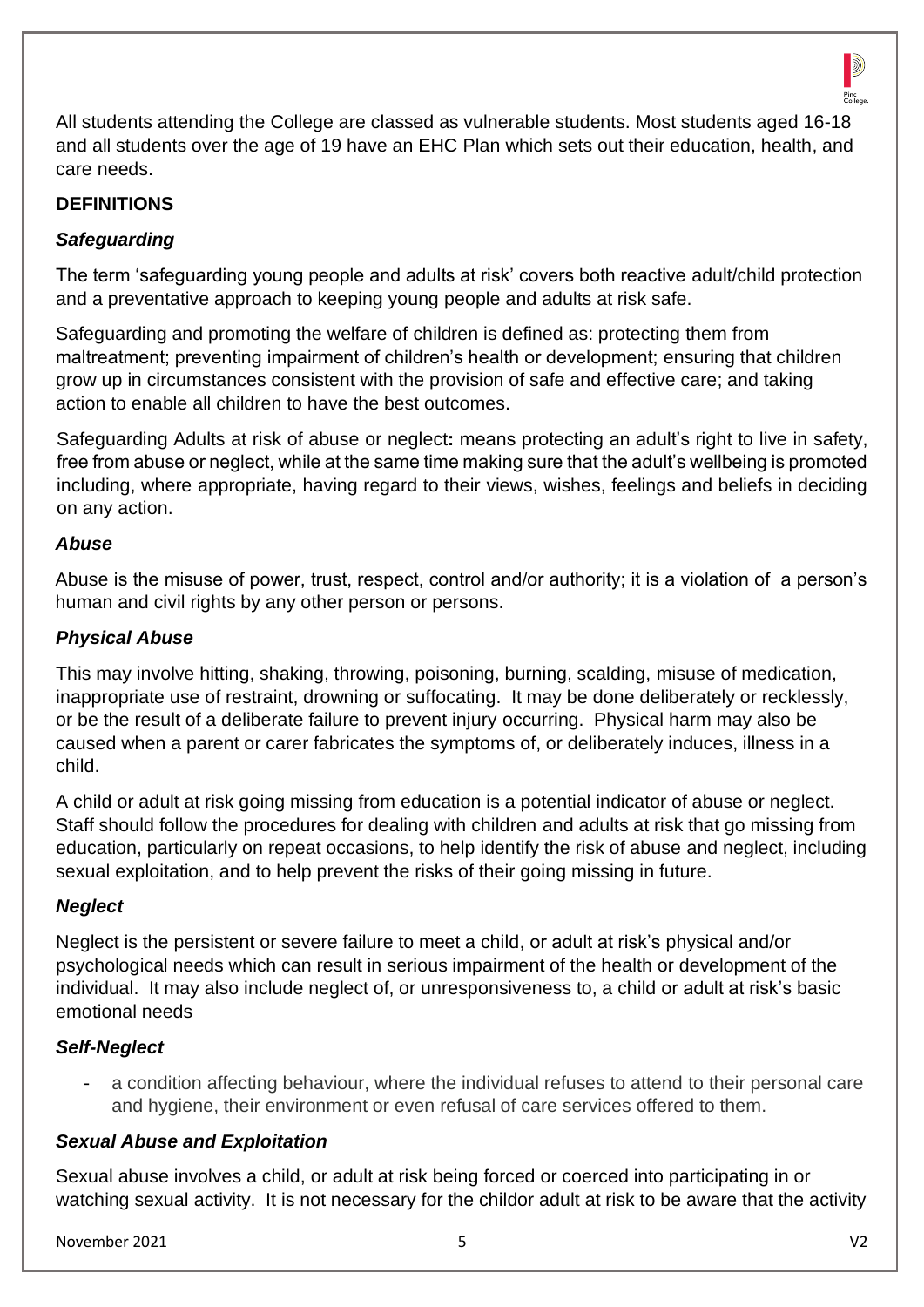

is sexual, and the apparent consent of the child or adult at risk is irrelevant. Sexual exploitation involves varying degrees of coercion, intimidation or enticement, including unwanted pressure from peers to have sex, sexual bullying including cyberbullying and grooming.

## *Emotional Abuse*

Emotional abuse occurs where there is persistent emotional ill treatment or rejection. It causes severe and adverse effects on the child and adultat risk's behaviour and emotional development, resulting in low self-worth. Some level of emotional abuse is present in all forms of abuse. This would include potentially abusive or offensive cyber-bullying through electronic communications.

### *Financial Abuse*

Where financial abuse occurs, the victim does not always realise that it is abuse. It can be in the form of asking for money to be your friend, stealing your belongings, taking someone's pension, or just the constant borrowing of money and never returning it.

#### *Significant Harm*

Some children may be in need because they are suffering or likely to suffer significant harm. The Children Act 2014 section 47 (1) introduced the concept of significant harm as the threshold that justifies compulsory intervention in family life in the best interest of the children.

#### *Honour-based Violence*

Honour-based violence (HBV) encompasses crimes which have been committed to protect or defend the honour of the family and/or community, including Female Genital Mutilation (FGM), forced marriage and practices such as breast ironing. All forms of so-called HBV are abuse and should be handled and escalated as such.

#### *FGM mandatory reporting duty*

From October 2015, the FGM Act 2003 (as amended by section 74 of the Serious Crime Act 2015) introduced a mandatory reporting duty for all regulated health and social care professionals and teachers in England and Wales.

Professionals must make a report to the police, if, in the course of their duties:

- They are informed by a girl under the age of 18 that she has undergone an act of FGM.
- They observe physical signs that an act of FGM may have been carried out on a girl under the age of 18.

#### *Forced Marriage*

Forced marriage is a term used to describe a marriage in which one or both of the parties is married without his or her consent or against his or her will. A forced marriage differs from an arranged marriage, in which both parties' consent to the assistance of their parents or a third party (such as a matchmaker) in identifying a spouse.

#### *Peer on Peer Abuse*

Peer on peer abuse is a significant issue. It must never be tolerated, dismissed or ignored. Whilst it is clear that peer on peer abuse disproportionately affects females and the College has appropriate support mechanisms in place. However, males, LGBTQ and SEND students will also be affected by this issue and team members must be aware of this and prepared to act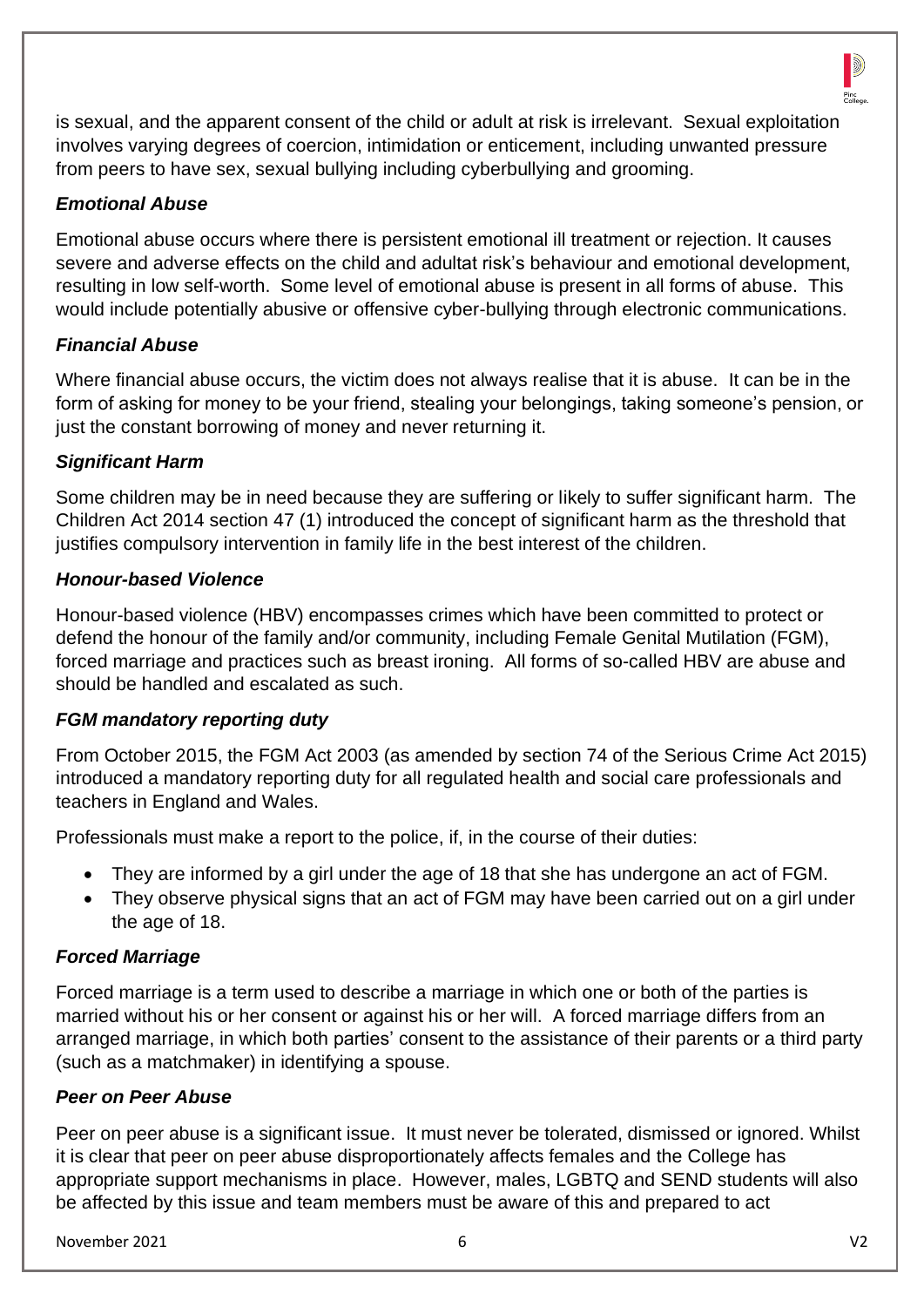

accordingly. Peer on peer abuse will be minimised through the vigilance and awareness of the team to recognise and identify where such abuse is occurring, and to act swiftly to ensure its curtailment.

## **PREVENT DUTY**

In line with the Prevent Duty Guidance for Further Education Institutions in England and Wales (2015), protecting students from the risk of radicalisation is part of the Colleges' wider safeguarding duties and is similar in nature to protecting children and adults at risk from other forms of harm and abuse. Students may be identified as vulnerable to radicalisation at any time during their programme of study based on behaviour. The Channel framework of indicators which may provide triggers leading to engagement with a group, cause or ideology associated with terrorism may include:

- Feelings of grievance and injustice
- Feeling under threat
- A need for identity, meaning and belonging
- A desire for status
- A desire for excitement and adventure
- A need to dominate and control others
- Susceptibility to indoctrination
- A desire for political or moral change
- Opportunistic involvement
- Family or friend's involvement in extremism
- Being at a transitional time of life
- Being influenced or controlled by a group
- Relevant mental health issues

Statutory Prevent Guidance for Further Education (2015) summarises the requirements in terms of the following key areas:

- external speakers and events
- partnerships
- risk assessment and action plan
- College team and student training
- welfare and pastoral care and IT Policies.

*Radicalisation* refers to the process by which a person comes to support terrorism or other forms of extremism.

**Extremism** is vocal or active opposition to fundamental British values, including democracy, the rule of law, individual liberty and mutual respect and tolerance of different faiths and beliefs.

During the process of radicalisation, it is possible to intervene to prevent vulnerable people being radicalised.

The College will work in partnership with the Prevent Programme Co-ordinators in each of the Local Authorities where a campus is located, to ensure it is responding to this duty and their guidance.

November 2021 7 V2 All College team members, visitors contractors and students on placement, are required to be able to identify and report instances where they believe a student may be at risk of harm or neglect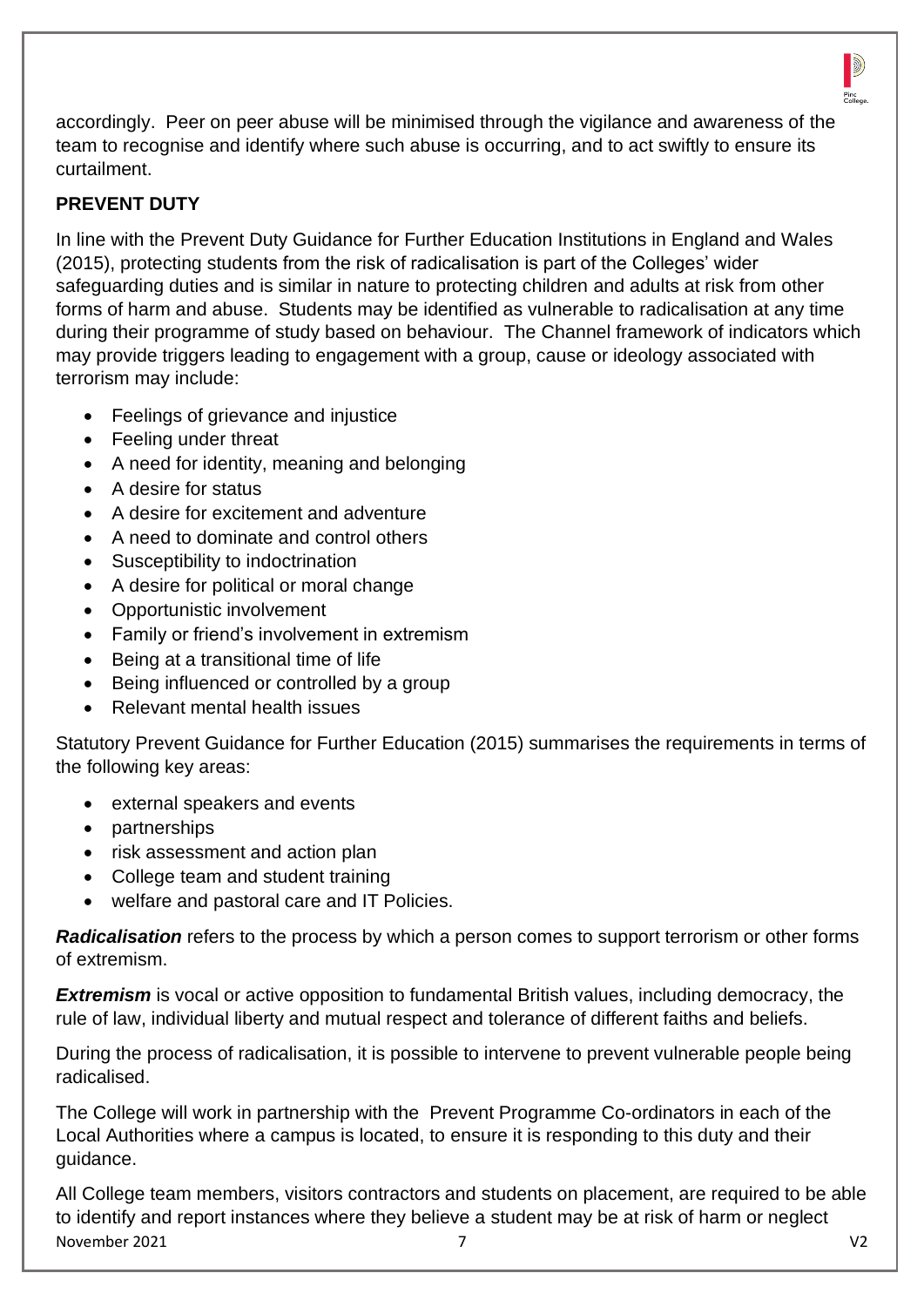

including any harm through extremism or radicalisation to the Designated or Deputy Safeguarding Lead (DSL). All students will be given information about radicalisation and extremism, they will have a safe place to discuss the risk relating to their communities and they will know where to go to ask for help.

Under the Prevent Duty, safeguarding leads will be trained to recognise when it is appropriate to make a referral to the Channel Programme to support students who may be vulnerable to such influences and where we believe a student is being directly influenced by extremist materials or influences. It is unacceptable to download or transmit any material which might reasonably be considered obscene, abusive, sexist, racist, defamatory, related to violent extremism or terrorism or which is intended to annoy, harass, or intimidate another person. This also applies to use of social media systems accessed from College systems. The College has systems for assessing and rating risks. Risk assessments are carried out for planned events, including off site events, external visitors and speakers to mitigate any risk and clearly set out what is required for any event to proceed.

We will ensure this through our vision, values, rules, diverse curriculum, and teaching, promoting tolerance and respect for all cultures, faiths and lifestyles.

We will also ensure that:

- Staff understand the issues of radicalisation, can recognise the signs of vulnerability or radicalisation and know how to refer their concerns
- Staff respond to preventing radicalisation on a day-to-day basis
- All staff conduct is consistent with preventing radicalisation We work with partners, including local authority and police and make referrals where appropriate to agencies regarding concerns about radicalisation
- The College curriculum and teaching staff address the issues involved in radicalisation.

## **SPECIFIC SAFEGUARDING ISSUES**

Together with the above, all team members should have awareness of the following specific safeguarding issues and of the legislative duty in relation to these concerns:

All disclosures will be recorded and reviewed termly by the DSL and Deputy DSL. These will be included in the termly Safeguarding Report for the College Board to ensure appropriate support mechanisms are in place for both victims and perpetrators.

Cases of students hurting other students will be managed in line with the following policies:

- Anti-Bullying Policy
- Positive Student Behaviour and Management Policy

Safeguarding Policy and Procedures take precedent where the alleged behaviour:

- is serious, and potentially a criminal offence
- could put students at the College at risk
- involves students being forced to use drugs or alcohol
- involves sexual exploitation, sexual abuse or sexual harassment, such as indecent exposure, sexual assault, or sexually inappropriate pictures or videos (including sexting)

Risks of peer-on-peer abuse will be managed by: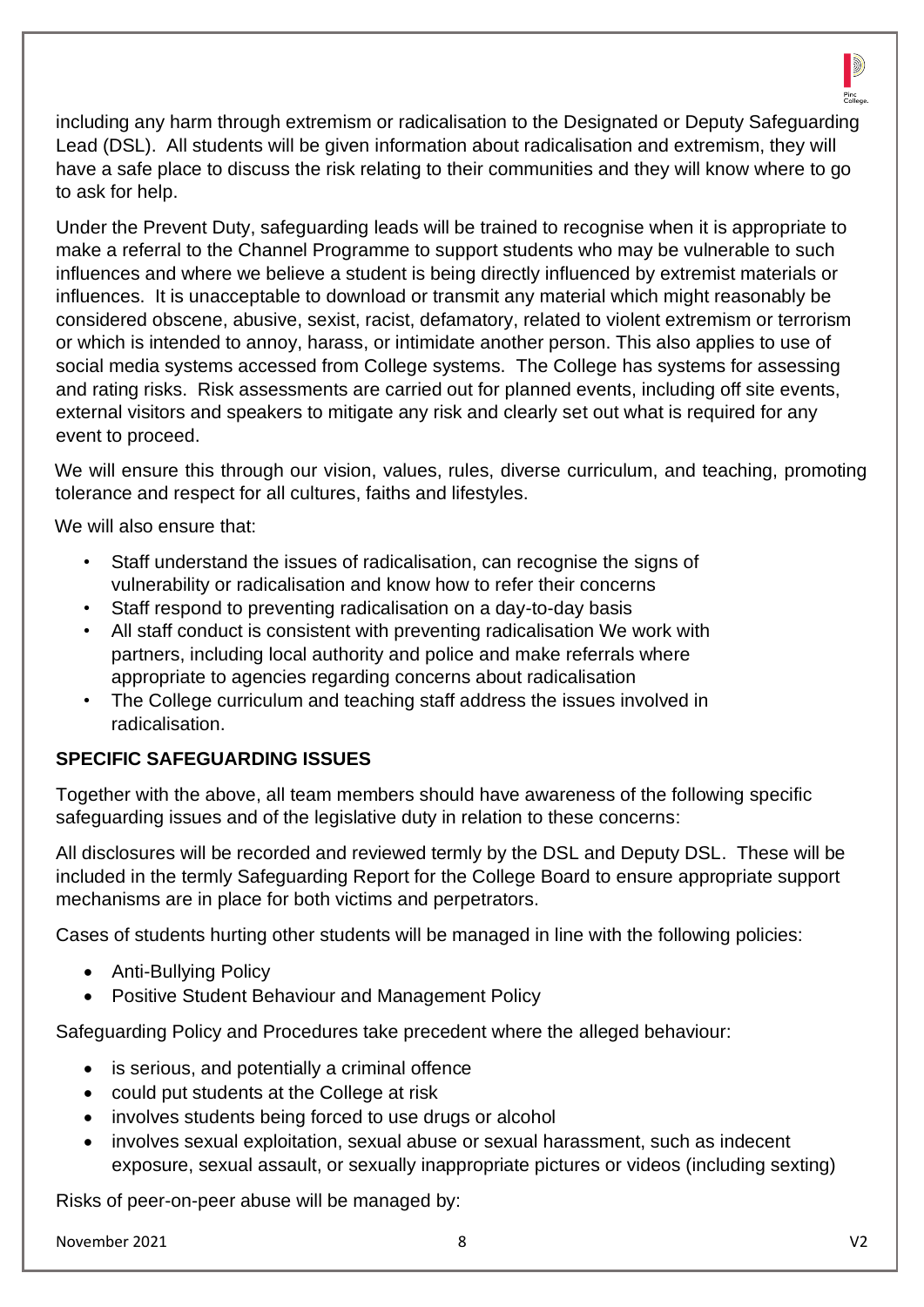

- challenging any derogatory or sexualised language or behaviour, including requesting or sending sexual images
- being vigilant to issues that particularly affect different genders
- direct instruction within the curriculum to develop understanding of appropriate behaviour and consent
- ensuring students know they can talk to any team member confidentially
- ensuring the team are trained to understand that a student harming a student could be a sign that the student is being abused themselves, and that this would fall under the scope of this policy.

**Sexting** - if any team members are aware of an incident involving sexting (also known as 'youth produced sexual imagery'), they must report it to the DSL immediately. Staff must not

- view, download or share the imagery, or ask a student to share or download it
- delete the imagery or ask the student to delete it
- ask the student(s) who are involved in the incident to disclose information regarding the imagery (this is the DSL's responsibility)
- share information about the incident with other members of the team, the student(s) it involves or their, or other, parents and/or carers
- say or do anything to blame or shame any young people involved

The College team member should explain that they need to report the incident and reassure the student that they will receive support and help from the DSL.

### *Child on child sexual violence and sexual harassment*

Where any reports are made of child on child sexual violence or sexual harassment these must be dealt with seriously and quickly. Where such an allegation is made, the DSL will conduct a thorough risk assessment that considers:

- The victim, especially their protection and support
- The alleged perpetrator: and
- All the other students (and, if appropriate, team members) at the College, especially any actions that are appropriate to protect them.

Allegations and the investigation will be recorded. Any subsequent risk assessment will be communicated to all team members that are required to know. Both victim and (alleged) perpetrator will receive appropriate support mechanisms from the College on a case by case basis.

#### *Consensual and non-consensual sharing of indecent images and videos*

The College will ensure that the team are aware to treat the consensual and non-consensual sharing of nude and semi-nude images and/or videos (also known as sexting or youth produced sexual images) as a safeguarding concern. Staff will receive appropriate training around how to deal with instances of sharing nudes and semi-nudes in the College community, including understanding motivations, assessing risks posed to learners depicted in the images, and how and when to report instances of this behaviour. Staff will be aware that creating, possessing, and distributing indecent imagery of learners is a criminal offence, regardless of whether the imagery is created, possessed, and distributed by the individual depicted; however, staff will ensure that learners are not unnecessarily criminalised. Where a member of staff becomes aware of an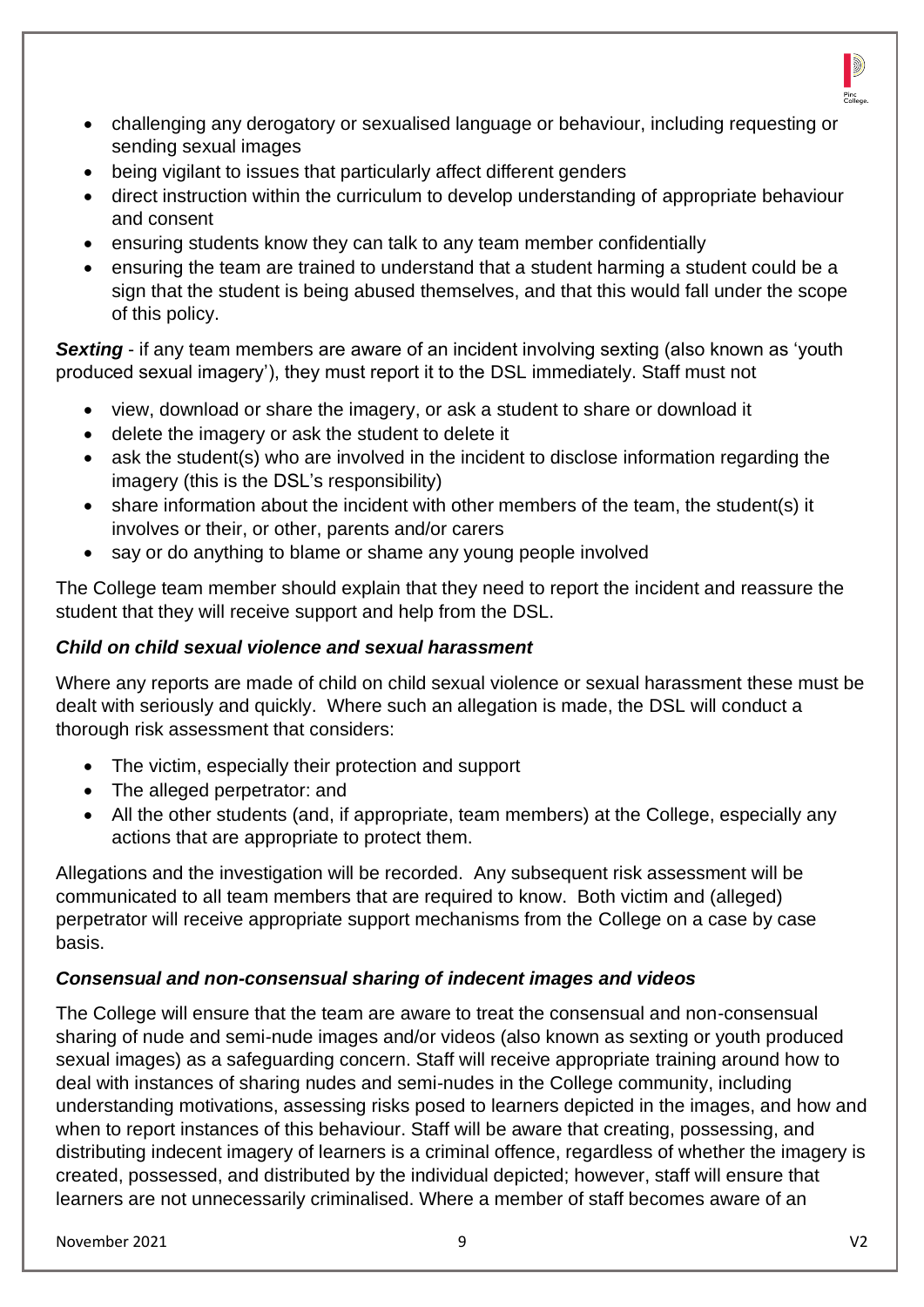

incidence of sharing nudes and/or semi-nudes, they will refer this to the DSL/DSO as soon as possible. Where a student confides in a team member about the circulation of indecent imagery, depicting them or someone else, the team member will:

- Refrain from viewing, copy, printing, sharing, storing or saving the imagery.
- Tell the DSL immediately if they accidentally view an indecent image and seek support.
- Explain to the student that the incident will need to be reported.
- Respond positively to the student without blaming or shaming anyone involved, and reassuring them that they can receive support from the DSL.
- Report the incident to the DSL. The DSL will attempt to understand what the image contains without viewing it and the context surrounding its creation and distribution – they will categorise the incident into one of two categories:
- Aggravated: incidents which involve additional or abusive elements beyond the creation and distribution of indecent images of students, including where there is an adult involved, where there is an intent to harm the student depicted, or where the images are used recklessly.
- Experimental: incidents involving the creation and distribution of indecent images of students where there is no adult involvement or apparent intent to cause harm or embarrassment to the student. For there to be a good and clear reason to view imagery, the DSL would need to be satisfied that this action is:
	- $\circ$  The only way to decide about whether to involve other agencies because it is not possible to establish the facts, e.g., the contents of the imagery, from the student(s) involved.
	- o Necessary to report it to a website, app or suitable reporting agency to have the image taken down, or to support the student or their parent in making a report.
	- $\circ$  Unavoidable because the student has presented the image directly to a staff member or the image has been found on a college device or your College network.
- Where it is necessary to view the imagery, e.g., if this is the only way to decide about whether to inform other agencies, the DSL should:
- Never copy, print, share, store or save them as this is illegal if this has already happened, contact the local police for advice and to explain the circumstances.
- Discuss the decision with the Executive College Lead or Campus Lead.
- Make sure viewing is undertaken by the DSL or a deputy DSL with delegated authority from the Executive College Lead.
- Make sure viewing takes place with another member of staff present in the room, ideally the Executive College Lead or Campus Lead. This staff member does not need to view the images.
- Wherever possible, make sure viewing takes place on the college premises, ideally in the Executive College Lead's office or Campus Lead's office.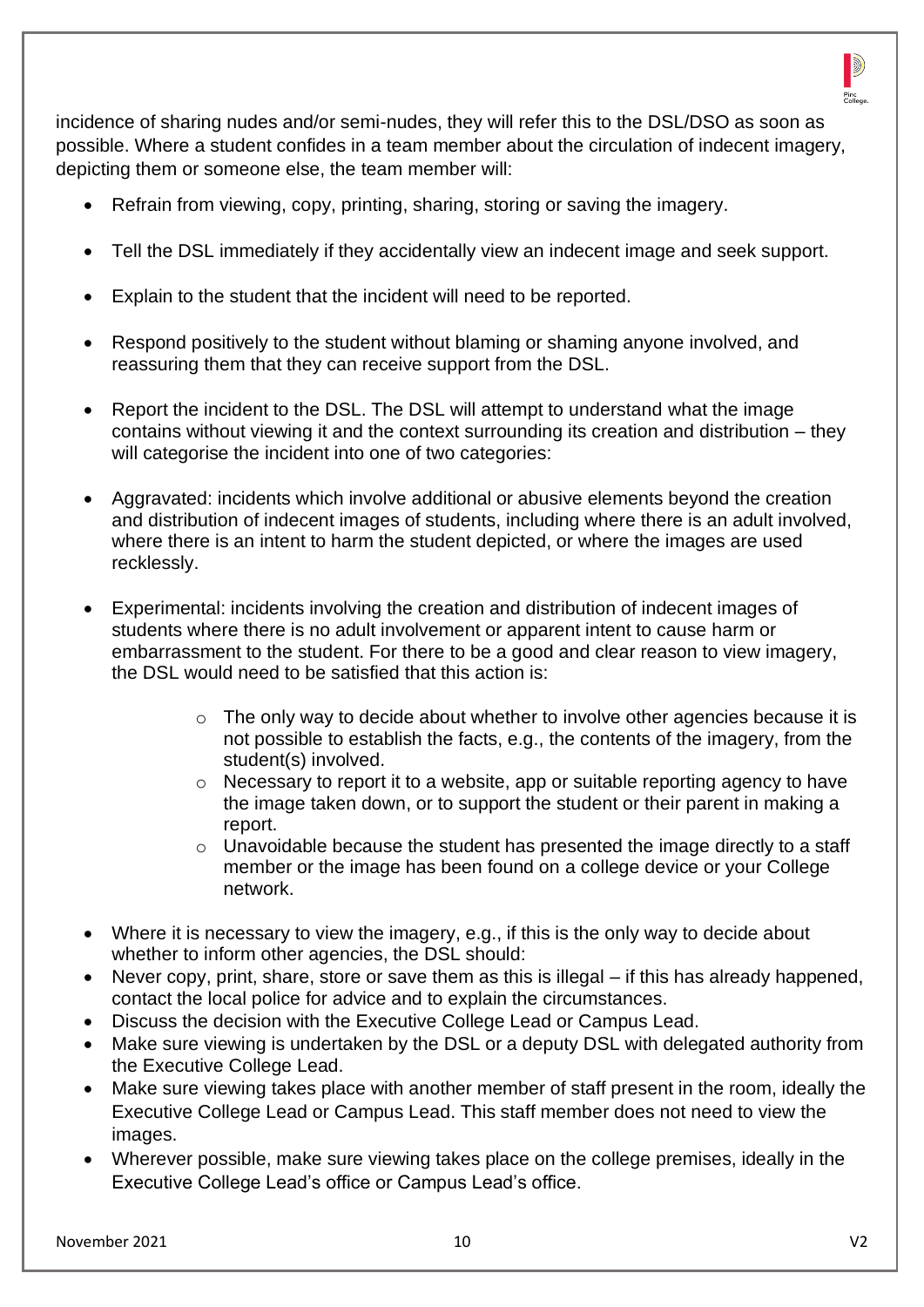

• Make sure, wherever possible, that they are viewed by a staff member of the same sex as the student in the images.

Record how and why the decision was made to view the imagery in the safeguarding records, including who was present, why the nudes or semi-nudes were viewed and any subsequent actions. Where the incident is categorised as 'aggravated', the situation will be managed in line with the college's Peer-on-peer Abuse Policy.

Where the incident is categorised as 'experimental', the learners involved are supported to understand the implications of sharing indecent imagery and to move forward from the incident. Where there is reason to believe that indecent imagery being circulated will cause harm to a learner, the DSL escalates the incident to Adult Social Services. Where indecent imagery of a learner has been shared publicly, the DSL will work with the learner to report imagery to sites on which it has been shared and will reassure them of the support available.

Specific Safeguarding issues also include the following:

- bullying including cyber-bullying
- children missing education
- child missing from home or care
- child sexual exploitation (CSE)
- domestic violence
- drugs
- fabricated or induced illness
- Faith abuse
- gangs and youth violence
- gender-based violence/violence against women and girls (VAWG)
- hate crimes
- mental health
- missing children and adults
- private fostering
- preventing radicalisation
- relationship abuse
- trafficking
- peer-on-peer abuse
- stalking

#### **SELF HARM**

Self-harm is when someone intentionally causes damage to their own body or health.

Most people would associate this with people cutting themselves with a sharp object such as a razor blade, however it can also include burns, bruises and scratches. In some cases, an individual might punch a wall or bang their head against it, pull out their own hair or intentionally cause a fall and/or break their own bones. Eating disorders or drug/alcohol abuse can also fall under the category of self-harm.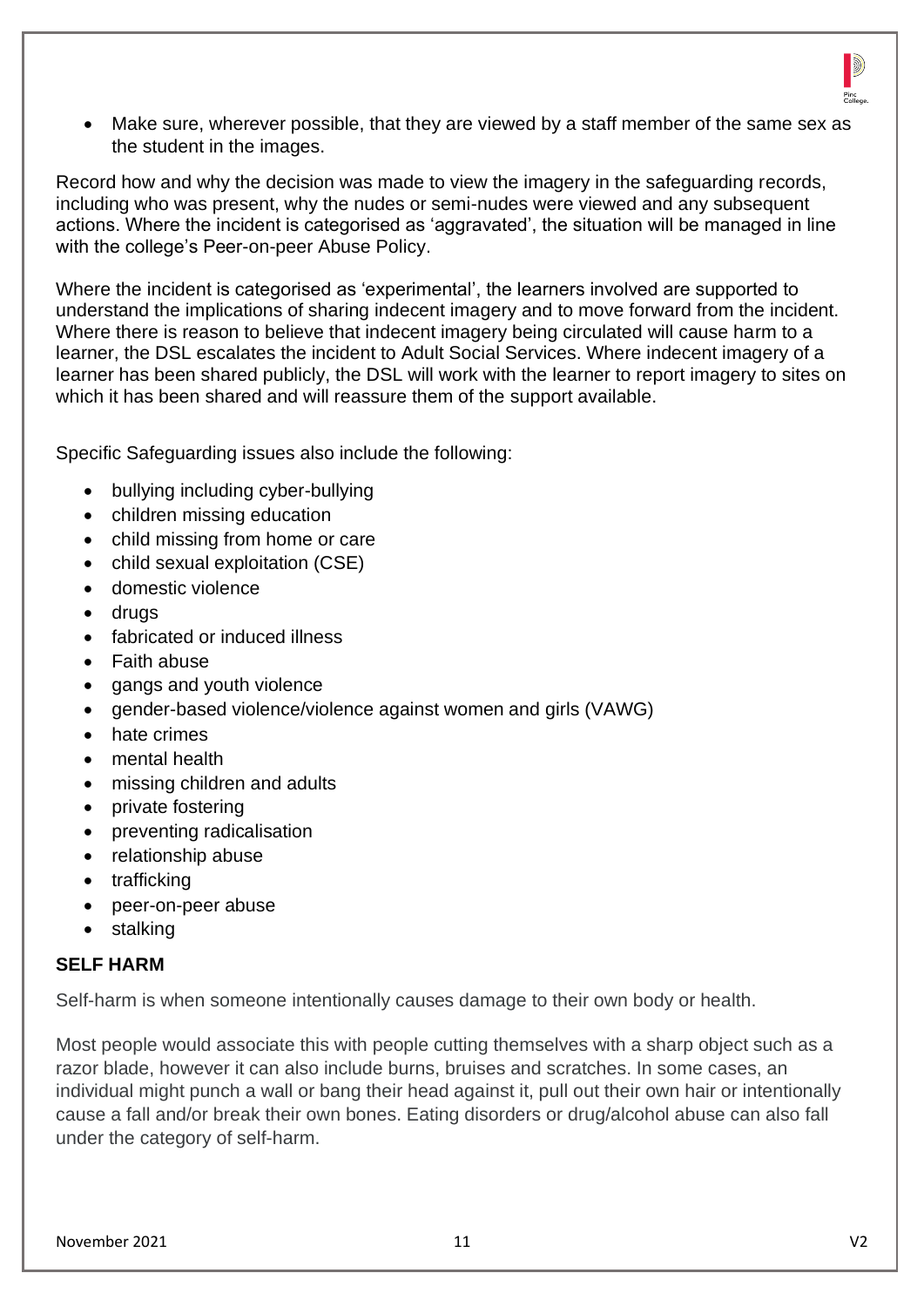

There are no fixed rules about why people self-harm. For some people, it can be linked to specific experiences and be a way of dealing with something that is happening now or that happened in the past.

Difficult experiences can cause someone to self harm. Common causes include:

- Bullying
- Sexual, physical, domestic or emotional abuse
- Relationships
- Stress related to attendance at college and exams
- Bereavement
- Illness
- Confusion about feelings and sexuality

Self-harm can become a habit or addiction and can escalate in an attempt to increase the "rush" felt by doing it.

If you are approached by someone wanting to talk about their self-harming, the situation will require very careful handling. If they are made to feel ashamed or stupid for self-harming it could increase the likelihood of them doing it again.

This includes having injuries treated immediately and without blame. For younger people, hospitals should be able to offer a consultation with a member of the [Child and Adolescent Mental](http://www.youngminds.org.uk/for_parents/services_children_young_people/camhs/what_are_cahms)  [Heath Service \(CAMHS\)](http://www.youngminds.org.uk/for_parents/services_children_young_people/camhs/what_are_cahms) team.

If you have concerns regarding a student that you think is self-harming discuss your concerns with the DSL or Campus Lead

#### **ON-LINE SAFETY**

The College will endeavour to both filter all internet use to ensure and maintain the safety of its team and students.

Team members and students must have read the Distance Learning and E-Safety Policy and the ICT Acceptable Use Policy.

#### **DISTANCE LEARNING and ACCEPTABLE CONTACT ON SOCIAL MEDIA**

The usual operational practice of the College involves students attending a campus or work placement to undertake and complete their study programme.

However, there may be times when it is not possible for a student to attend their campus, such as:

- A period of significant anxiety or mental ill health
- Public transport strikes
- Illness

Where an illness or episode of anxiety or mental ill health mean that it would not be possible to participate in education and training, the student or their parent/carer should report their absence to their campus via the campus landline or College mobile.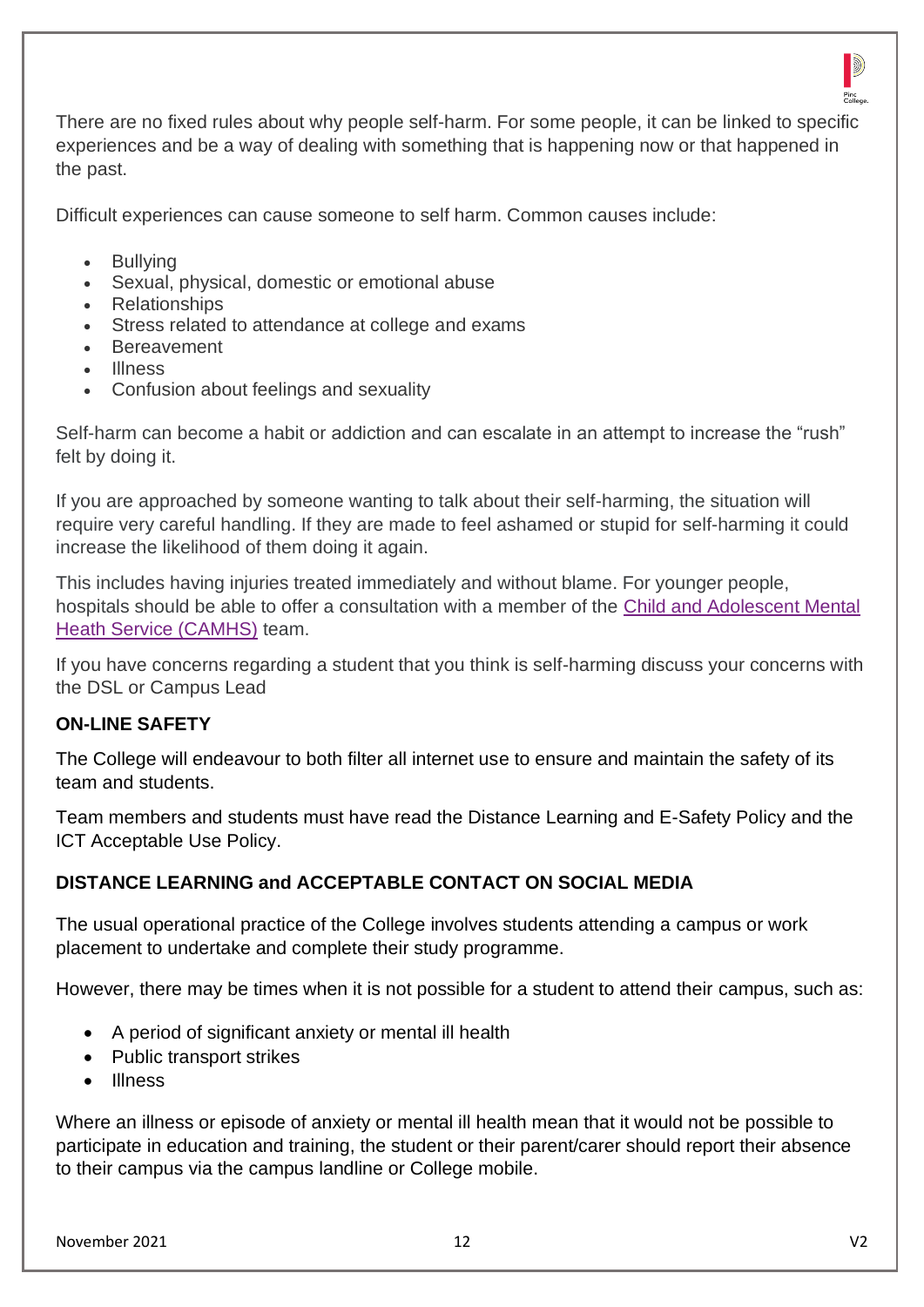

In some circumstances, the student will not be able to leave their house but will be able to participate in an online lesson or tutorial. On enrolment with the College, all students are required to sign a consent form confirming they are happy to participate in on-line lessons. Where students are under the age of 19, their parent/carer is also required to sign the consent form

## **PASTORAL CARE**

There may be times when it is necessary for a member of the team to contact a student when they are absent from College. This may be when an absence has not been reported or when a student is away for a period of time due to illness or an episode of anxiety and mental ill health.

It may also be necessary to visit a student at their home to carry out an initial assessment, prior to College enrolment, where a young person has extreme anxiety.

All calls to a parent/carer or a student should be made during College hours and from either the College landline or the College mobile phone.

Members of the team making pastoral calls must set key boundaries, including a time limit, and giving an endpoint to the call. Notes of actions will be to seek further advice rather than offering direct support. Always stick to the agreed timescales of the calls e.g. weekly calls.

Where the student is aged 16-18 the first point of contact must always be with their parent or carer. If, following the conversation, the team member has concerns, they should make a record of the call and the DSL should be contacted to determine a way forward.

If no contact can be made with the parent/carer or the student, then a risk assessment must be carried out. If other agencies and services are involved with the student, the College should contact them to ensure a triangulated holistic approach to safeguarding is carried out. This may result in a co-ordinated home visit/well-being check, taking place on the third consecutive day of absence. Safeguarding protocols must be followed at all times.

## **ROLES AND RESPONSIBILITIES**

#### *Board of Governors*

The Board of Governors (the Board) instruct the Campus Lead to:

- ensure there is an effective Safeguarding Policy in place
- provide a safe environment for young people and adults at risk of harm
- identify those that are suffering, or are likely to suffer significant harm or who are at risk of radicalisation
- ensure appropriate IT filters and monitoring systems are in place to ensure online safety
- ensure disclosures of potential abuse are reported appropriately
- have a system for identifying concerns in relation to abuse of children and adults at risk of harm and effective methods of responding to disclosures
- refer concerns to appropriate referral agents within social care
- work effectively with others as required by Keeping Children Safe in Education 2019
- listen to the voice of the student and always act in the interest of the student
- ensure appropriate safeguarding responses for students who go missing from College
- understand that additional barriers can exist for students with special educational needs (SEN) and disabilities when recognising abuse and neglect in this group.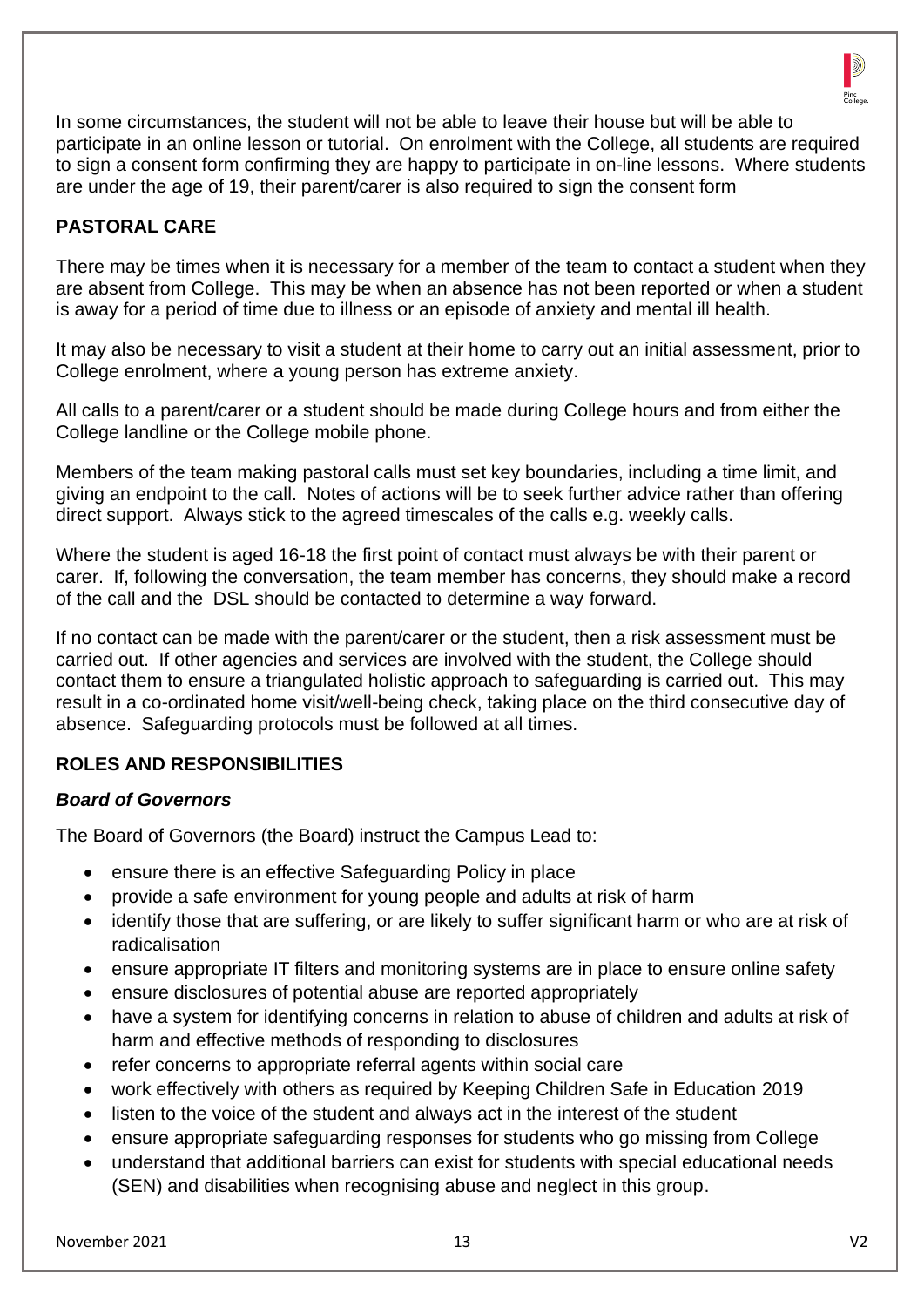

The Board will approve and annually review policies and procedures. They will receive termly safeguarding reports to:

- maintain awareness of progress across the College and/or issues relating to the welfare of young people and adults at risk of harm
- be reassured by the DSL that systems are in place and are effective in relation to the identification of young people and adults at risk of harm, and procedures for reporting concerns are widely known
- ensure effective procedures for reporting and dealing with allegations of abuse by members of the team or others who come into contact with students are in place including referral to the relevant Local Authority Designated Officer (LADO) for each campus location
- ensure safe recruitment of team members
- ensure all of the team are appropriately trained to discharge their duties in relation to safeguarding and Prevent
- ensure procedures are in place to make referrals to the Disclosure and Barring Services (DBS) if a person in regulated activity has been dismissed or removed due to safeguarding concerns or would have been if they had not resigned.

The Board will ensure there is a dedicated member of the Board with safeguarding responsibility.

In developing policies and procedures, the Board will take account of guidance issued by the Department for Education, OFSTED and other relevant bodies and groups. The College recognises its duty under the Counterterrorism and Security Act (2015) to have due regard to the need to prevent people from being drawn into terrorism.

#### *Designated Safeguarding Lead*

The DSL will ensure appropriate and robust systems are in place that will co-ordinate reporting, monitoring, referral, and support procedures. The DSL has a key duty for raising awareness across all of the team of issues relating to the welfare of young people and adults at risk studying within the College. The DSL will undertake relevant safeguarding training, including inter-agency working. The DSL will receive refresher training every two years and keep updated annually on safeguarding information and knowledge.

The DSL is responsible for

- overseeing the referral of cases of suspected abuse or allegations to the relevant investigating agencies
- providing advice and support to other team members on issues relating to safeguarding
- providing all of the College team with regular updates on safeguarding at least annually
- maintaining a proper record of any child protection referral, complaint, or concern (even where that concern does not lead to a referral)
- ensuring Safeguarding Policy is updated and reviewed annually and approved by the Board
- ensuring that parents/carers are aware of the College's Safeguarding Policy on induction
- developing effective working relationships with other agencies: Police, Social Services, Health Authority and Safeguarding Partners: local authorities and clinical commissioning groups,
- liaising with partner agencies offering placements to students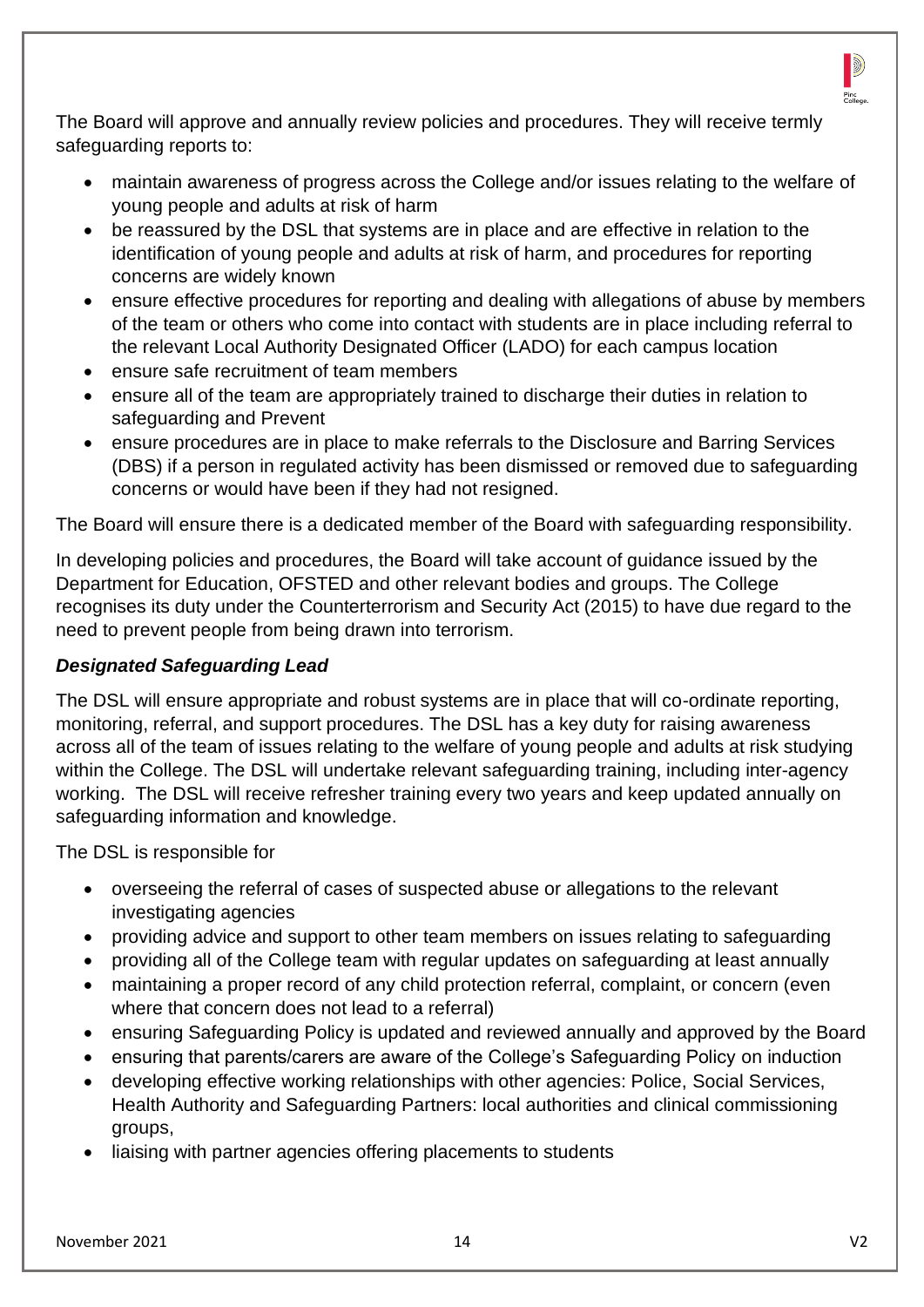

- ensuring that team members who are liaising with employers and training organisations that receive students from the College on placements put appropriate risk assessments and safeguards in place
- ensuring safe recruitment practices by implementing enhanced checks on all new and existing team members in accordance with the DBS, obtaining references and recruitment in accordance with DfE guidance
- providing tutorial or other curriculum, learning or pastoral support. The curriculum (both formal and informal) will be used to help students develop self-esteem and resilience
- ensuring all of the team receive basic training in Safeguarding and Prevent issues appropriate to their roles and are aware of the College safeguarding procedures
- ensuring that the College consults with the LADO regarding allegations against any member of the College team
- ensuring Health and Safety procedures are in place for students, including off site
- providing termly safeguarding reports to the Board.

#### *College Team: Duty of Care*

Members of the College team are accountable for the way in which they exercise authority, manage risk, use resources, and actively protect students from discrimination and avoidable harm. Staff should develop respectful, caring, and professional relationships between all members of the College community. Team behaviour should demonstrate integrity, maturity and good judgement and comply with the College Team Code of Conduct at all times.

#### *Wearing of ID Passes*

All of the College team, students and visitors must visibly wear ID badges on site.

#### **PROCEDURE**

If you have any concerns about the health and safety of a student at this college or feel that something may be troubling them, you should share this information with the DSL or Campus Lead straight away.

However, if you think the matter is very serious and may be related to a student protection concern, where the student has been harmed or is at risk of harm e.g. physical, sexual, emotional abuse or neglect, you must talk to the DSL or Campus Lead immediately. Do not delay. If you are unable to contact them, you can ask the college office staff to find them and ask them to speak to you straight away about a confidential and urgent matter.

As well as the verbal contact, immediately after raising a concern, staff must also make a detailed written account of what they have seen or heard. The recording must be a clear, precise, factual account of the observations. The member of staff must record information regarding the concerns on the same day on a College Safeguarding Disclosure Form – see the section on record keeping below. The member of staff or volunteer who noted and raised the concern is known as the alerter; adult social care or the police may wish to speak to the alerter at some point.

**The keeping of accurate and prompt records is fundamental to effective safeguarding and all staff and volunteers have a responsibility to ensure all concerns are recorded appropriately. This requires those who raise concerns to make a written record, wherever possible, within two hours of raising any concerns.**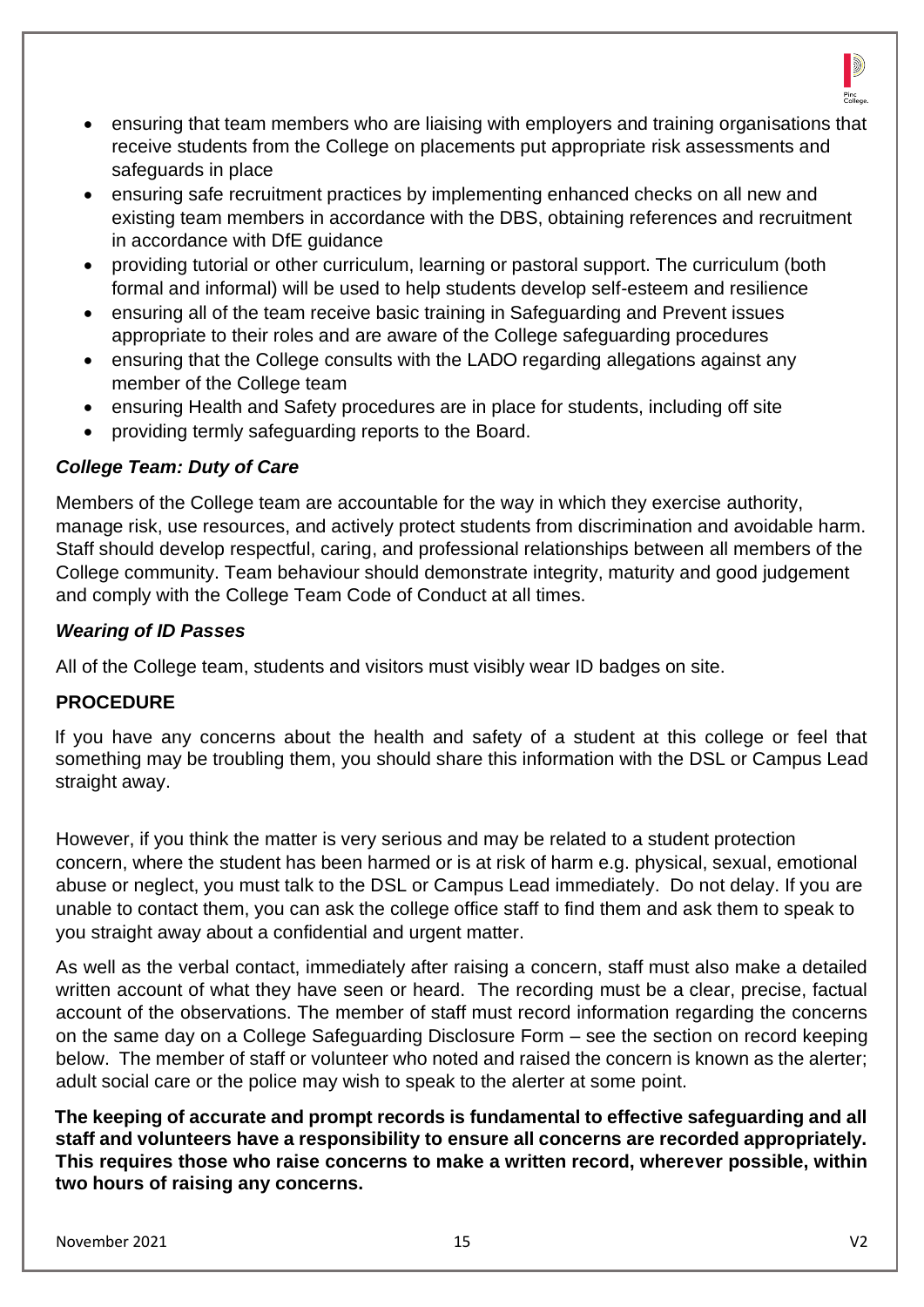This record of raising a concern should include;

- Who they have concerns about (name of child or adult at risk)
- In the view of the staff member does the child or adult at risk have the capacity to understand the concerns and that they may have been abused
- What has been shared with the child or adult at risk about the concerns and what response have they made
- If the child or adult at risk has capacity to understand the involvement of other agencies, what have they said about this
- Date and time, they are making the record
- Date and time the incident occurred (if this is known)
- What was observed, heard, or noted that led to the concern being raised
- Source of information (if the concern was not directly observed i.e., a parent informs a member of staff that he/ she has seen abuse indicators)
- Behavioural observations (noting that this is one of the most likely ways in which a member of staff is likely to note concerns)
- If a child or adult at risk has made an allegation, then what was said
- Which senior manager within the college has it been reported to (in line with these procedures) and what initial actions were agreed
- This record must be signed and time/dated by the person making the recording and the DSL/Campus Lead.

## **ALLEGATIONS AGAINST TEAM MEMBERS**

If you have concerns about a member of the College team, or an allegation is made about a team member posing a risk of harm to students, speak to the DSL.

If the concerns/allegations are about the DSL, speak to the Governor with overall responsibility for Safeguarding. The College will consult with the LADO regarding allegations against team members. This is to consider the nature, content and context of the allegation and agree a course of action, including whether further enquiries are necessary to enable a decision on how to proceed, and whether it is necessary to involve the police and/or children's social care services.

### *Where an allegation is about the DSL, the Governor and not the DSL, will carry out the actions below.*

The DSL will inform the accused individual that there are concerns or allegations and of the likely course of action as soon as possible after speaking to the LADO (and the police or children's social care services, where necessary).

Where the police and/or social care services are involved, the DSL will only share such information with the individual as has been agreed with those agencies. The DSL will liaise with the LADO, police, and/or social care to carefully consider whether suspension of the individual from contact with students at the College is required or whether alternative arrangements can be put in place. Advice will be sought from the LADO, police and/or children's social care services, as appropriate. If immediate suspension is considered necessary, the rational for this will be agreed by the DSL. The record will include information about the alternatives to suspension that have been considered, and why they were rejected. Written confirmation of the suspension will be provided to the individual facing the allegation or concern within 1 working day, and the individual will be given a named contact at the College and their contact details.

D)

Pinc<br>College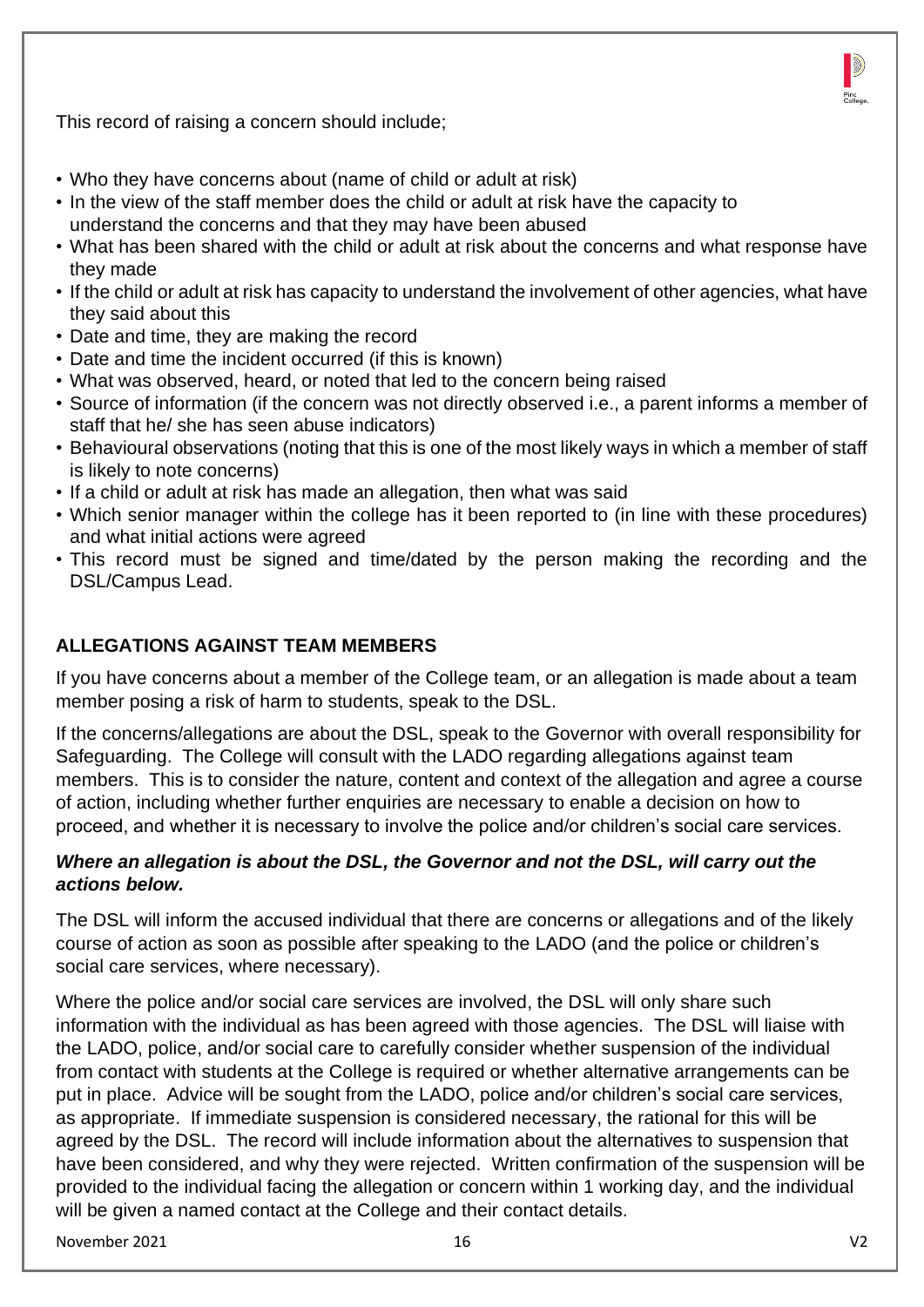

If it is agreed by the LADO, police, or social care that no further action is to be taken in regard to the subject of the allegation or concern, the DSL will record this decision and the justification for it and agree with the LADO what information should be put in writing to the individual and by whom, as well as what action should follow both in respect of the individual and those who made the initial allegation.

If it is decided that further action is needed, The DSL will take steps as agreed with the LADO to initiate the appropriate action in the College and/or liaise with the police and/or social care services as appropriate.

Relevant support will be provided for the individual facing the allegation or concern, including appointing a named representative to keep them informed of the progress of the case and considering what other support is appropriate.

The DSL will inform the parents or carers of the student involved about the allegation as soon as possible if they do not already know (following agreement with social care services and/or the police, if applicable).

The DSL will also inform the parents or carers of the requirement to maintain confidentiality about any allegations made against a team member while investigations are ongoing.

Any parent or carer who wishes to have the confidentiality restrictions removed in respect of a member of a team member will be advised to seek legal advice.

The DSL will keep the parents or carers of the student involved informed of the progress of the case and the outcome, where there is not a criminal prosecution, including the outcome of any disciplinary process (in confidence).

## **NOTIFYING DBS IF THE ABUSE RELATES TO A MEMBER OF STAFF**

The College will refer to the DBS, anyone who has harmed a child or adult at risk or poses a risk of harm to a child or adult at risk , or if there is reason to believe the member of staff has committed an offence and has been removed from working in regulated activity. The duty will also apply in circumstances where an individual is deployed to another area of work that is not in regulated activity or they are suspended.

## **CONFIDENTIALITY**

Confidentiality and trust should be maintained as far as possible, but team members must act on the basis that the safety of the student is the overriding concern. The degree of confidentiality will be governed by the need to protect the student. The student must be informed at the earliest possible stage of the disclosure that the information will be passed on. Discussions of the case must only be with the appropriate member of the team and any discussion must be private and shared on a need to know basis. Fears about sharing information must not be allowed to stand in the way of the need to promote the welfare and protect the safety of students. The College Is committed to protecting the rights and privacy of individuals, including students, the team and others, in accordance with the General Data Protection Regulations (GDPR) set out in the Data Protection Act 2018 that allows for disclosure of personal data where this is necessary to protect the vital interests of students. Please refer to the College suite of data policies.